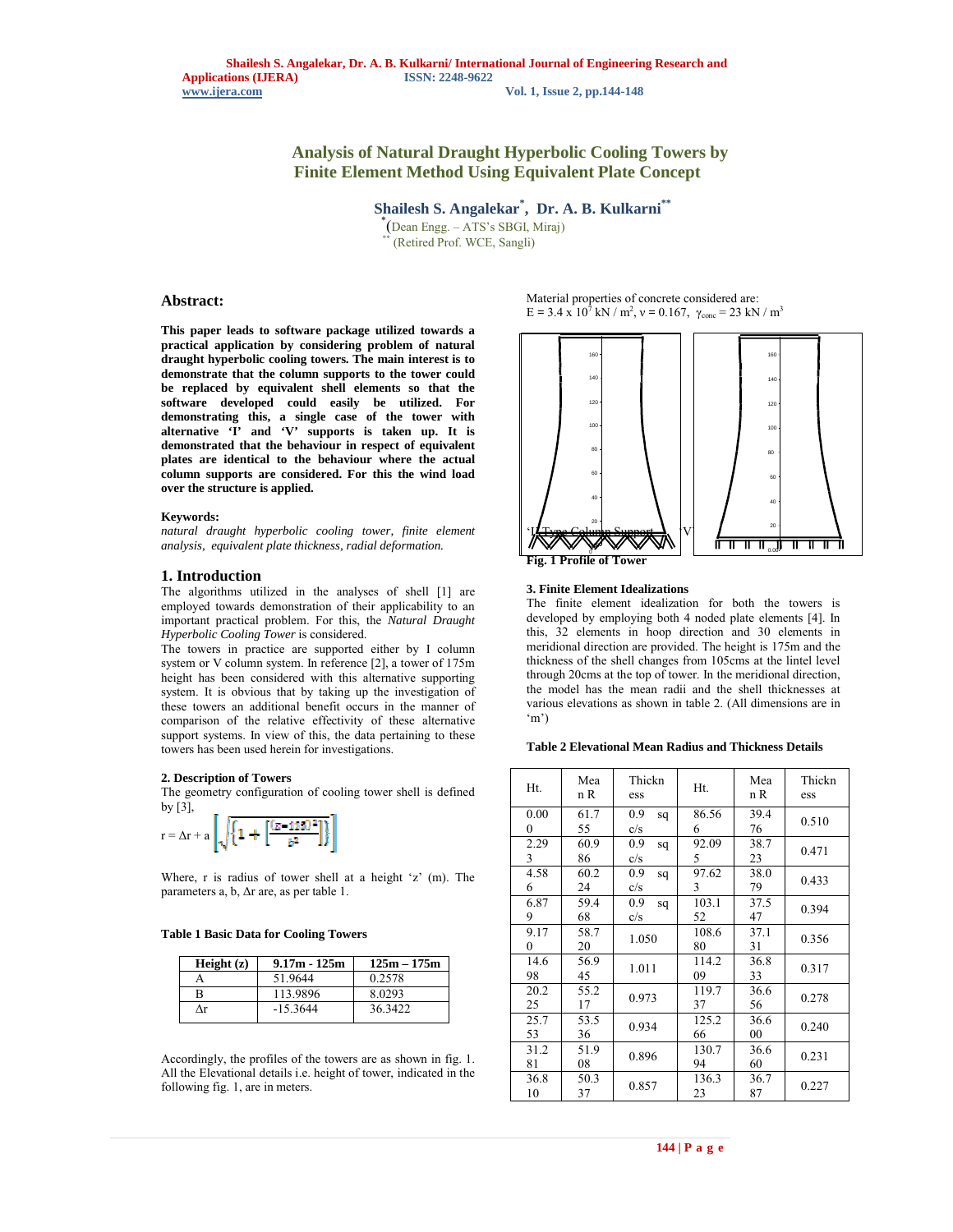| 42.3<br>38 | 48.8<br>26 | 0.819 | 141.8<br>51 | 36.9<br>41 | 0.222 |
|------------|------------|-------|-------------|------------|-------|
| 47.8<br>67 | 47.3<br>80 | 0.780 | 147.3<br>80 | 37.1<br>05 | 0.218 |
| 53.3<br>95 | 46.0<br>03 | 0.741 | 152.9<br>08 | 37.2<br>74 | 0.213 |
| 58.9<br>24 | 44.7<br>00 | 0.703 | 158.4<br>37 | 37.4<br>46 | 0.209 |
| 64.4<br>52 | 43.4<br>77 | 0.664 | 163.9<br>65 | 37.6<br>19 | 0.204 |
| 69.9<br>81 | 42.3<br>38 | 0.626 | 169.4<br>94 | 37.7<br>93 | 0.201 |
| 75.5<br>09 | 41.2<br>88 | 0.587 | 175.0<br>01 | 37.9<br>68 | 0.200 |
| 81.0<br>38 | 40.3<br>32 | 0.548 |             |            |       |

There are 16 column supports supporting the alternative nodes at the base of the tower. The c/s of the columns is 90cms x 90cms. The idealization of columns is carried through 4 segments of two noded line elements. These details for 'I' type and 'V' type supports are presented in fig. 2. For both the models the base nodes of columns i.e. from node numbers 1 to 16 are kept fixed for all the six degrees of freedom (u, v, w,  $\theta_x$ , θy, θz) and the models the structural system has been analysed for its self weight and also along with that it has been analysed for the effect of wind load [5], [6]. Its intensity has been calculated by using IS 875-III [7], which is especially for the *Code of Practice for Design Loads (Wind Loads).*

## **4. Linear Elastic Response - Concept of Equivalent Plate Thickness**

As pointed out above the linear elastic response for the towers is derived in respect of application of the self weight and the wind load. In view of the fact that the soft-wares employed for the cylindrical shells deal exclusively with plate elements [8], a concept is developed wherein the column supports have been transformed into equivalent shell elements, so as to treat the complete tower system as a shell structure.

The equivalent plate thicknesses for the column supports are based upon a consideration that the vertical deflection at the top of the tower remains same as the once due to column support wherein only the influence of the self weight is considered.



Equivalent Plate Profile

## **Fig. 2 Idealization Schemes showing Column and Equivalent Plate Details for 'I' and 'V' Type Column Supports**

As the complete development of the software for analysis of various types of elements is employing exclusively the plate elements therefore it was considered more practical to transform the column supports in the towers for equivalent plates. For this the influence of the self weight was considered by analysing the tower structures with columns and plate combinations. The vertical displacement at the top was determined through this analysis. For deriving the equivalent plate thickness 4 noded plates were considered with the idealization now taking the format as shown in fig. 2.

With this kind of idealizations numbers of trials are taken to arrive at the plate thickness which would produce the same vertical deflection as was found out for the column plate systems. In this manner the equivalent thickness't' for the 'I' column supports was derived equal to 0.040m and for 'V' column support it was derived equal to 0.037m.

It may be noted that as far as different types of supports are concerned the equivalent thicknesses are quite close to each other. To ascertain the validity of this kind of alternative formulation for carrying out the further kind of analysis the influence of the wind loads is examined for both the column plate system and the equivalent plate system. The results for the sway suffered by the systems are indicated in fig. 3 and table 3.

In the graph presented below y axis indicates Elevational height in meters, while x axis indicates the displacement due to wind load in meters.



**Fig. 3 Comparison of Displacements due to Wind**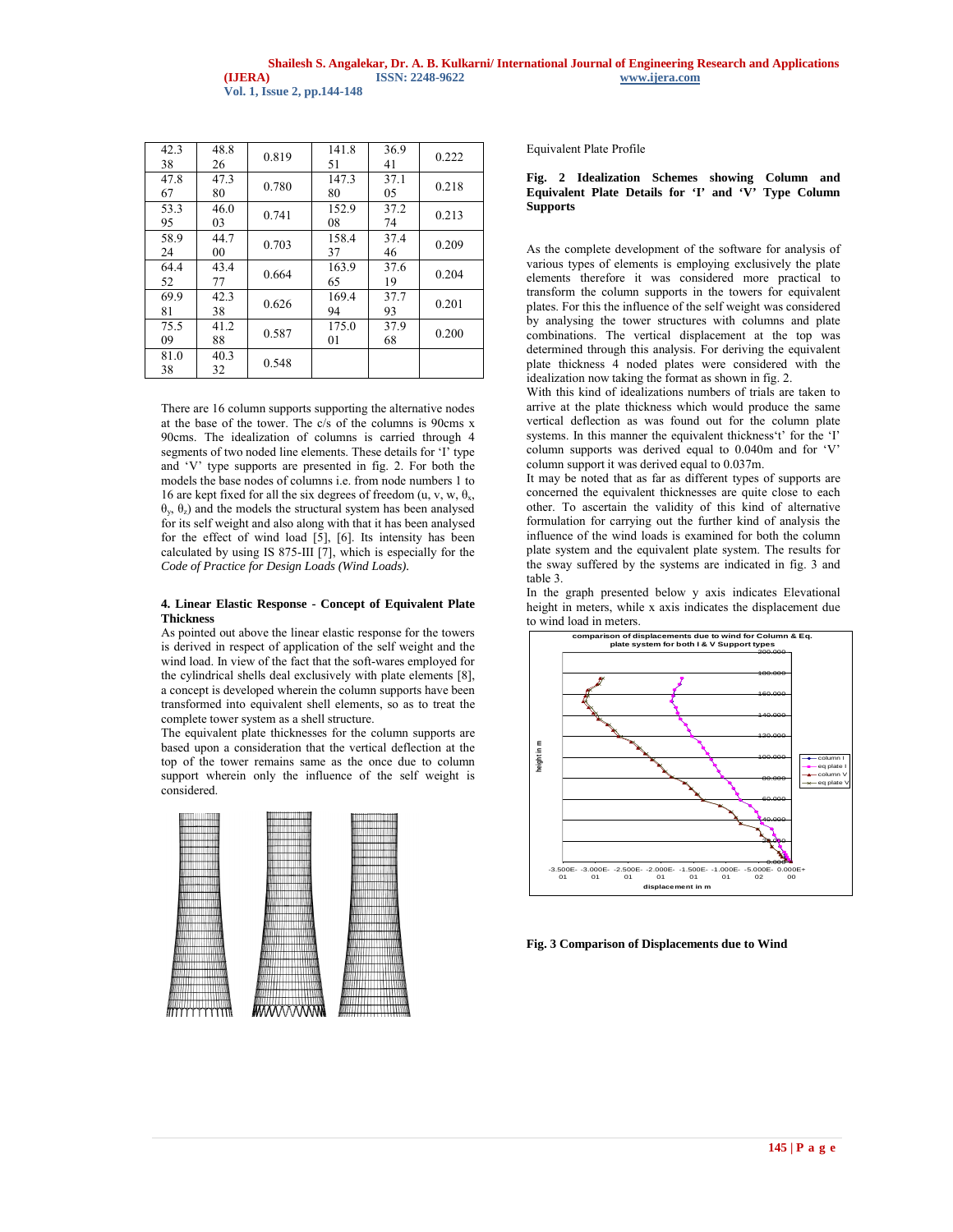|                                                                            |              | <b>Supports</b> | <b>Supports</b> |
|----------------------------------------------------------------------------|--------------|-----------------|-----------------|
| <b>Displacement</b><br>in m due to<br>wind load<br>at extreme<br>top level | Column       | 0.167           | 0.292           |
|                                                                            | <b>Plate</b> | 0.167           | 0.290           |

#### **Table 3 Sway Details by Wind Load**

It is possible to conclude that;

The deflected profile is almost identical in case of equivalent structure as compared to the original structure.

1. The present investigation is planned to compare relative behaviour of 'I' supports and V' supports. The details in fig. 3 reveal that the  $\hat{V}$  support system is more flexible compared to 'I' support system.

2. With a view to achieve the thorough validation of the concept of the equivalent plate thickness, the radial deflections at the throat section were also compared as shown in fig. 4. Once more the conclusions in (1) and (2) above are also found to be valid for the throat section of the tower.



**Fig. 4 Radial Deformation @ Throat due to Wind**

#### **5. Elasto-Plastic Analysis**

For both the towers the elasto-plastic analysis is performed by adopting the equivalent plate idealizations developed above. For this the applied load is wind load along with the load due to self weight. As the structural systems are huge it is considered impractical to present graphically the development of the phenomenon of plastic flow [9].

## **i) For 'I' type support system**

The zone of plasticity starts with throat region. It further progresses in the downward direction and finally it flows in both upward and downward direction till the collapse load is reached. In fig. 5 percentage details are given.

#### **ii) For 'V' type support system**

Similar response is also observed for this type of system. Table 4 indicates the collapse loads i.e. wind load multiplier factor for both the types of towers by 4 noded and 9 noded plate elements.

**Table 4 Collapse Loads (Wind Load Multiplier)**

|                                      |                               | I support | V support |
|--------------------------------------|-------------------------------|-----------|-----------|
| Wind<br>load<br>multiplier<br>factor | 4 noded Flat<br>plate element |           |           |
|                                      | 9 noded Flat<br>plate element | 7.5       | 7.5       |

However, some salient features drawn from the actual details are presented herein in fig. 5.



**Fig. 5 Percentage Flow of Plasticity in Towers due to Wind Load by 4 noded Plate Element**

The results in fig. 5 reveals that between the 'I' and 'V' supports there is not much difference between the plasticity development however for the 'V' support the lesser load is required for the flow of plasticity in the region of 60% degree of plasticity and full collapse. In fact, this is expected because it has already been observed that the 'V' support system is more flexible.

The basic phenomenon of development of the plastic flow remains similar to one observed with 4 noded plate formulations. The percentage development characteristics are as shown in fig. 6. However now no significant difference is observed between the 'I' support and 'V' support.

#### **6. Influence of Reinforcement**

In the manner presented in previous paper [10] the incorporation of the reinforcement is achieved through equivalent steel plate pasted on the idealized system. Thus while maintaining the number of nodes same the number of elements get doubled. The thickness of the steel reinforcement is derived by assuming 2% of the average thickness of the tower, which comes about to be 10mm. For this once more the elasto-plastic analysis is conducted and the results are as shown in fig. 6.



**Fig. 6 Percentage Plasticity Flow in Towers due to Wind Load by 4 noded Element with and without Reinforcement** From table 5 and fig. 6, it may be concluded that both 'I' support and 'V' supports have identical response in case of the RCC formation. It means that the small difference which was earlier observed for the concrete sections has also now vanished. This may be termed as positive influence of incorporation of the steel reinforcement in the concrete components.